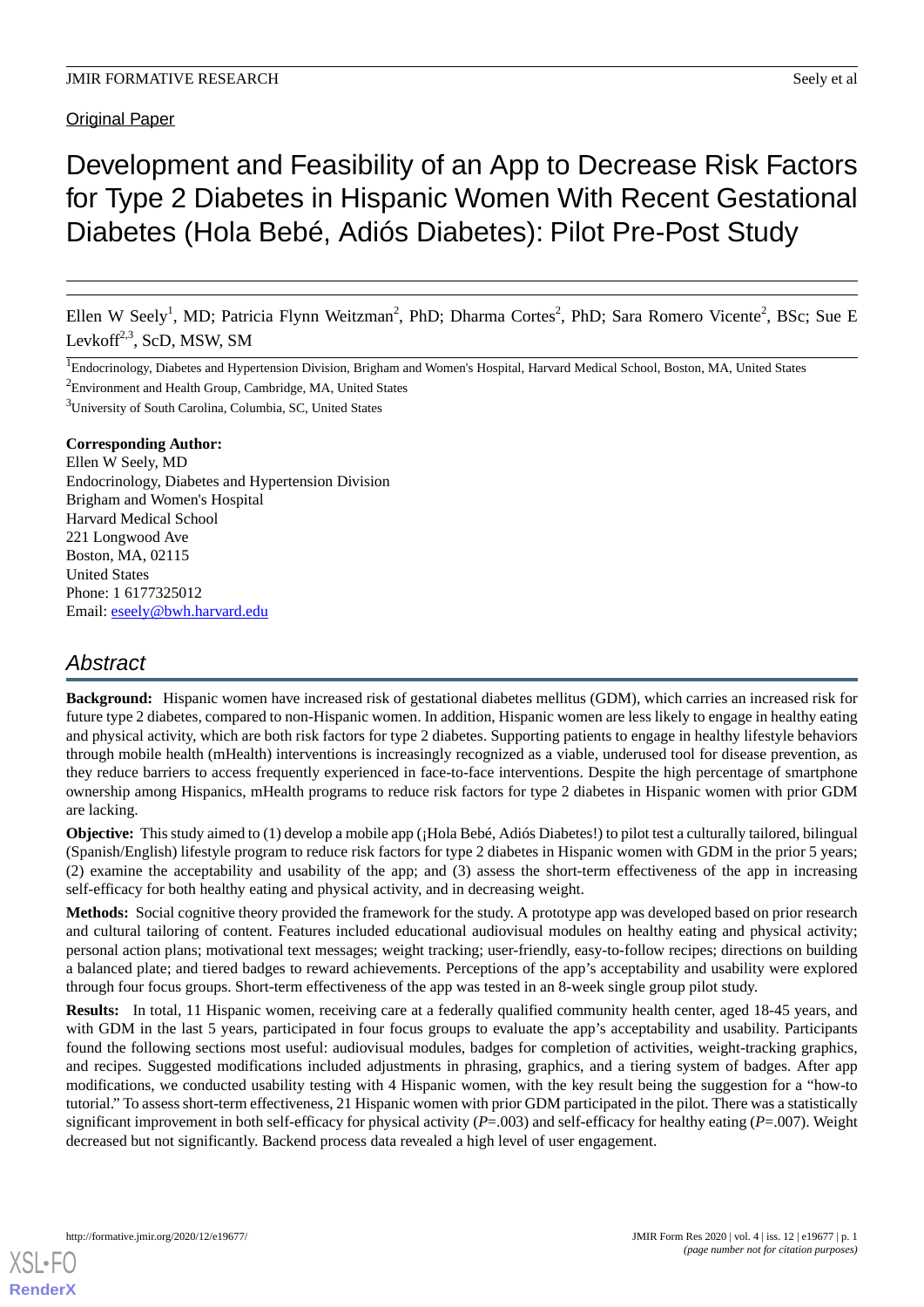**Conclusions:** These data support the app's acceptability, usability, and short-term effectiveness, suggesting that this mHealth program has the potential to fill the gap in care experienced by Hispanic women with prior GDM following pregnancy. Future studies are needed to determine the effectiveness of an enhanced app in a randomized controlled trial.

**Trial Registration:** ClinicalTrials.gov NCT04149054; https://clinicaltrials.gov/ct2/show/NCT04149054

*(JMIR Form Res 2020;4(12):e19677)* doi:  $10.2196/19677$ 

#### **KEYWORDS**

gestational diabetes mellitus; diabetes prevention; Hispanic; Latina; intervention; mobile apps; mHealth

# *Introduction*

Gestational diabetes mellitus (GDM), defined as glucose intolerance diagnosed after the first trimester of pregnancy [[1\]](#page-5-0), occurs in 3%-7% of pregnancies in the United States. Due, in part, to the fact that 40% of Hispanic women in the United States of child-bearing age are obese, and 51% experience excessive weight gain during pregnancy  $[2-5]$  $[2-5]$  $[2-5]$  $[2-5]$ , this group has 1.5 times the risk of GDM compared to non-Hispanic White women [[6\]](#page-5-3). GDM carries an overall increased risk as high as 60% for the development of type 2 diabetes mellitus (T2DM) [\[7](#page-5-4)], placing Hispanic women with prior GDM at high risk for future T2DM. Furthermore, obesity, a major risk factor for GDM and the strongest modifiable risk factor for T2DM, is more prevalent among Hispanic than non-Hispanic White women [\[8,](#page-5-5)[9](#page-5-6)].

It is widely acknowledged that Hispanic women in the United States experience disparities in health care access and utilization compared to non-Hispanic women [[10\]](#page-5-7). Cultural, social, and economic barriers also lead to disparities in healthy lifestyle behaviors [\[10](#page-5-7)]. Hispanic women face sociocultural barriers to healthy eating (eg, cost of healthy food, knowledge about nutritional values of some foods, and family food preferences) [[11\]](#page-6-0), as well as structural barriers (eg, food deserts) to obtaining healthy foods [[12\]](#page-6-1). Hispanic women are also less likely to be physically active compared to non-Hispanic White women [[13-](#page-6-2)[15\]](#page-6-3). While some barriers to physical activity are comparable to those for non-Hispanic women (eg, lack of time, lack of childcare, being tired, and having limited self-discipline) [[13\]](#page-6-2). Some additional barriers may be culturally influenced such as being discouraged by family members and friends, as well as environmental factors, such as not having a safe place to exercise [[16\]](#page-6-4).

The Diabetes Prevention Program (DPP), which was delivered as a face-to-face intervention, demonstrated that T2DM can be prevented by lifestyle changes focused on healthy eating and physical activity in women with a remote history of self-reported GDM [\[17\]](#page-6-5). The scalability of face-to-face DPP-based programs has been a challenge, due to the costs involved in implementing an in-person intervention and the difficulties encountered in attending face-to-face programs [\[18](#page-6-6),[19\]](#page-6-7), particularly in postpartum women with recent GDM [\[20\]](#page-6-8). A potential approach to overcome barriers to face-to-face implementation is through mobile health (mHealth) technologies that can enable greater patient access.

According to the Pew Research Center, approximately 80% of the Hispanic population owns a smartphone, which is comparable to White and Black populations [\[21](#page-6-9)], with Hispanics

more likely to use their smartphone to seek health information than their White counterparts [\[22\]](#page-6-10). Hispanic people in the United States spend more time using apps than the general population [[23\]](#page-6-11). These data suggest that mobile apps are a viable, underused tool for T2DM prevention in minority populations including Hispanic women with recent GDM.

These findings led us to develop and pilot test a culturally tailored, bilingual (Spanish/English), mobile app–based lifestyle program, *¡Hola Bebé, Adiós Diabetes!* (hereafter referred to as Hola Bebé), to reduce risk factors for T2DM in Hispanic women who have had GDM in the prior 5 years. The years after childbirth are well recognized as representing a "window of opportunity" to improve the future health of women who have had GDM, as demonstrated in our previous work [[24,](#page-6-12)[25\]](#page-6-13) and by other studies [\[26](#page-6-14)[,27](#page-6-15)]. The goal of the Hola Bebé pilot was to determine the feasibility, acceptability, and short-term effectiveness of an mHealth approach to increasing self-efficacy for healthy eating and increased physical activity, and promoting weight loss, in a population of Hispanic women with recent GDM.

# *Methods*

# **Overview**

Social cognitive theory (SCT) provided the framework for the Hola Bebé intervention. Self-efficacy, the belief in one's own capabilities to adopt and maintain behavior change [[28](#page-6-16)[,29](#page-6-17)], is a core component of SCT. For the intervention, we developed educational and motivational messages delivered through texts and videos to increase self-efficacy for healthy diet and physical activity. The focus on healthy eating and physical activity for the app was based on the DPP, which demonstrated that lifestyle change targeting healthy eating and increased physical activity led to a decrease in the development of T2DM in individuals at high risk for this condition including women with prior history of GDM [\[17](#page-6-5)]. Motivational messages were developed to target self-efficacy, which is associated with initiation and adherence to physical activity and other health-promoting activities [\[30](#page-6-18)[,31](#page-6-19)]. Participants chose the times of day and frequency of the text messages. Cultural tailoring involved the development of the app first in Spanish, followed by translation into English with input from Hispanic women with a history of GDM who participated in every stage of app development.

The app included six educational audiovisual modules on healthy eating and physical activity; personal action plans for healthy eating and staying active; motivational and educational text messages; weight tracking; user-friendly, easy-to-follow recipes ([Figure 1](#page-2-0)); directions on how to build a balanced plate;

 $XS$  $\cdot$ FC **[RenderX](http://www.renderx.com/)**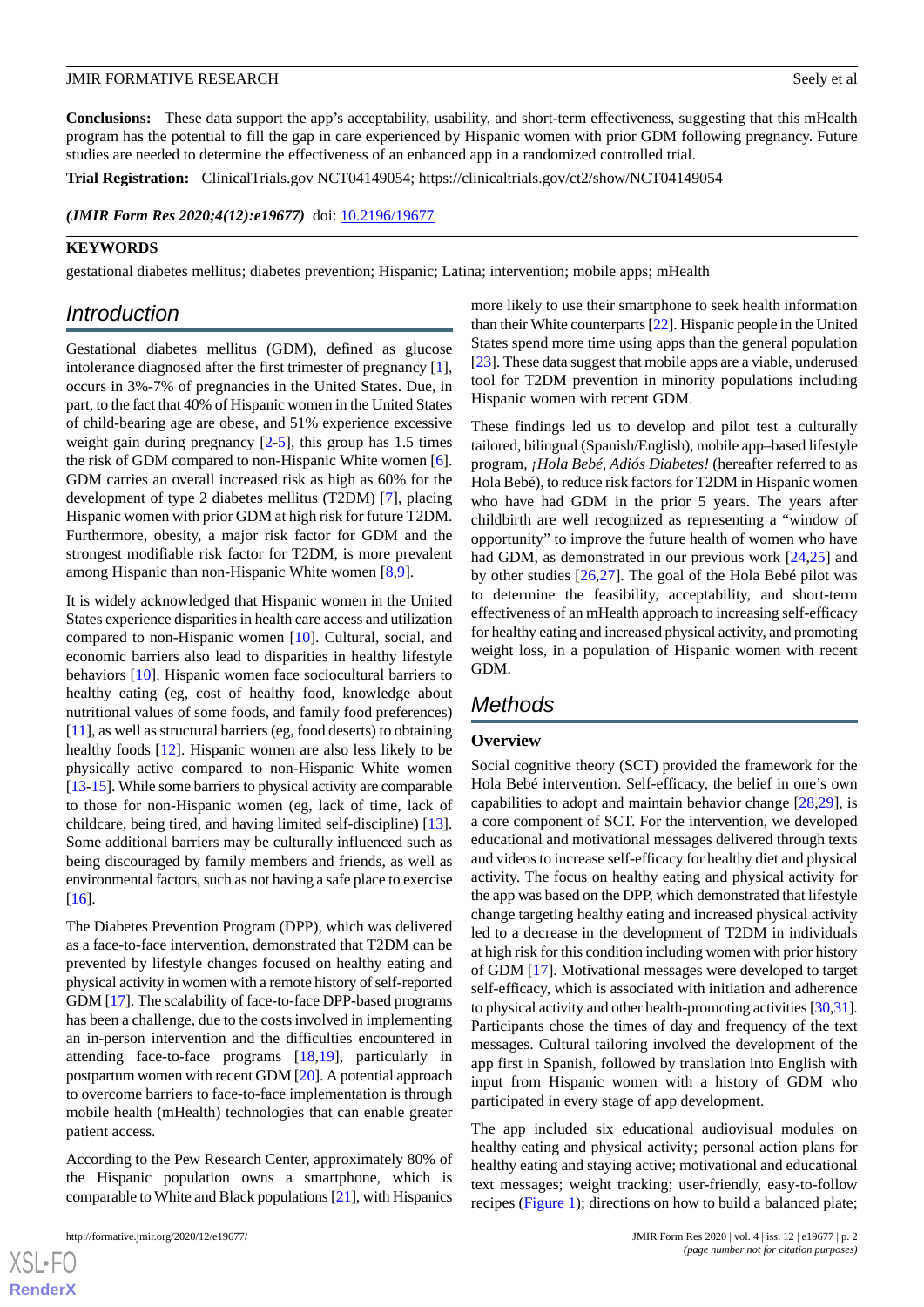and tiered badges to reward achievements. For the action plans, participants were taught how to identify barriers to individualized goals and ways to overcome the barriers. Healthy eating advice was based on MyPlate [[32\]](#page-6-20). Tiered badges could be earned by the participants with completion of a module,

<span id="page-2-0"></span>**Figure 1.** Screenshots from the ¡Hola Bebé, Adiós Diabetes! app.

图 ¥ 1 (图 常 .dl 58% ■ 14 图 米 41 号, 11 70% ■ 13:13 Weight **Main Dishes** 7/7 7/14 7/21 July 160.0 lb (-1.0) **Jul 21** 161.0 lb (-1.0)  $hil14$ 162.0 lb (-1.0) Jul 7 163.0 lb  $(\pm 0)$ Jun 30

audio voiceover.

#### **Formative Phase**

In our formative work, we solicited feedback on the acceptability and usability of the mHealth program through four focus groups. Inclusion criteria included Hispanic women, aged 18-45 years, with prior GDM in the past 5 years, and who received medical care at a federally qualified community health center (CHC), a Level 3 Patient-Centered Medical Home in the Greater Boston area. In total, 11 women participated in the acceptability focus groups. Participants were asked for feedback on the prototype of the app, including what feature(s) they found most useful, preferences for phrasing, wording, graphics, colors, and type of badge tier system. The sections they found most useful were (1) the audiovisual modules, especially those about how to make healthy choices when eating out; (2) the badges for completion of activities; (3) the weight tracking graphic; and (4) the recipes. They also recommended a color scheme from a menu of options and offered suggestions for certain adjustments in phrasing and graphics. Finally, they suggested that the tiering system of

badges be based on a system of student achievement, such as "outstanding student" or "honor student."

action plan, and/or inputting of weight. The app was developed to meet the 8th-grade literacy level. All content was in plain-language Spanish and English, with Spanish and English

After modifications to the prototype app were made based on participants' input, we conducted usability testing with 4 participants. Participants were given access to the app and asked to perform a number of tasks (eg, click on a tab, complete a module, and open an action plan tab), as well as to explore as they wished. The key result from the usability testing was that participants requested a "how-to tutorial" to make the app easier to use. Some, in fact, offered specific suggestions, such as "click here to add your weight." Participants also asked for more tabs to better label and access specific sections of the app. In addition, for the action plan completion section, participants suggested instead of only providing a free-text box, there be an additional drop down menu of action plan options with prepopulated action plans to choose from (eg, "I will balance my plate at dinner," "I will eat fruit and/or vegetable with every meal"). Feedback on the acceptability and usability was incorporated in the app prior to the pilot ([Table 1](#page-3-0)).

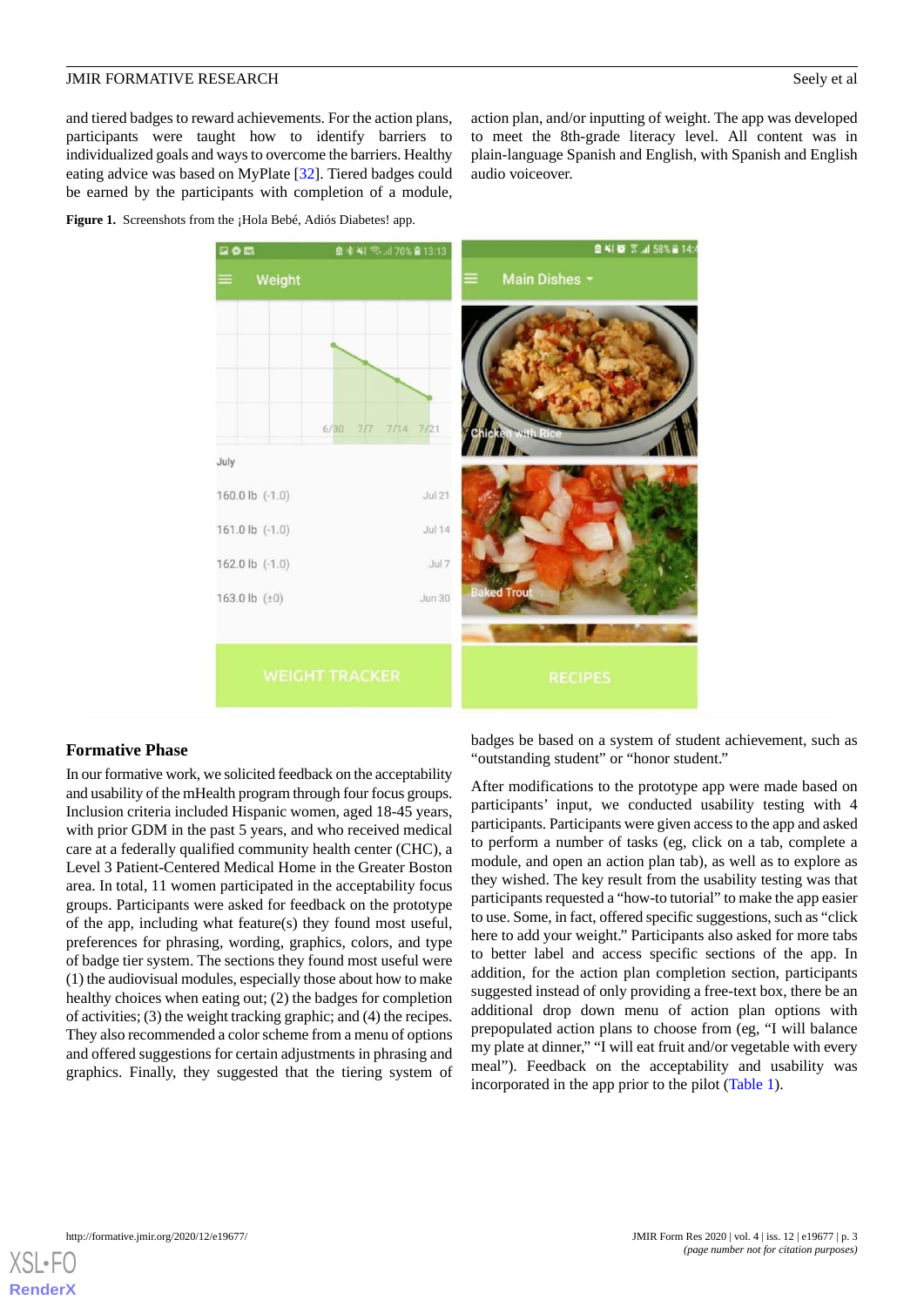<span id="page-3-0"></span>**Table 1.** Features of the ¡Hola Bebé, Adiós Diabetes! app.

| Domains                               | Features                                                                                                                                            |
|---------------------------------------|-----------------------------------------------------------------------------------------------------------------------------------------------------|
| Healthy eating education and tools    | Healthy eating educational audiovisual modules<br>Healthy recipes<br>MyPlate education and demonstration<br>Action plans for healthy eating         |
| Physical activity education and tools | Physical activity educational audiovisual modules<br>Exercise videos<br>Action plans to stay active                                                 |
| Text messaging                        | Automated motivational text messages for healthy eating<br>Automated motivational text messages for physical activity                               |
| Self-monitoring                       | Weight tracking<br>Gain badges by completing educational modules and action plans                                                                   |
| Social network                        | Sharing of experiences and recipes among participants through a community forum<br>Asking questions of other participants through a community forum |
| Operating system                      | Android                                                                                                                                             |

#### **Pilot Trial**

A nurse and a medical assistant from the health center identified potential participants who were Hispanic and who had had GDM in the past 5 years from a list generated from the CHC database using the same inclusion criteria as in the formative phase. In addition, participants had to have or be willing to use an Android mobile phone for the study. For women with other smartphones, Android phones were offered on loan for the duration of the study. A member of the study team contacted those women who expressed interest in participating to provide additional information about the study. For those women who agreed to participate, the research assistant scheduled the first study visit. At the first study visit, informed written consent was obtained, and the participant's weight and height were determined by the research assistant. Weight was measured with the DR400C/Detecto Portable Home Health Care Scale, which was zeroed prior to each weight determination, with the participant wearing light clothes. Participants were asked to complete self-efficacy questionnaires for healthy eating (20 items) and physical activity (12 items) developed by Sallis et al [\[33](#page-6-21)], scored on a scale of 1-5 with 5 being the most self-efficacious. These questionnaires have been widely used in research in both Spanish [\[34](#page-6-22)] and English. A research assistant helped the participants download (via the Google Play store) and open the app on their phone, and review the "how to use the app" tutorial. Participants were asked to watch one module weekly for the 8

weeks of study duration, complete the corresponding action plan, weigh themselves, and enter their weight into the app. At the end of the 8 weeks, baseline measures were repeated, and structured exit interviews, which focused on what participants liked best and areas for improvement, were performed. Primary outcomes included self-efficacy for healthy eating and self-efficacy for physical activity, with weight as a secondary outcome.

The study was approved by the Pearl Institutional Review Board and the board of the CHC. All participants signed written informed consent.

#### **Statistical Analysis**

Descriptive statistics were presented as mean (SD) and frequency (%). For pre-post comparisons from the pilot study, paired *t* tests were conducted with a 5% significance level.

# *Results*

In total, 30 eligible women were identified from the CHC database; 4 women could not be contacted. Of this, 26 women were successfully notified about the study and 21 (88%) consented to participate. Reasons given for not participating included not being interested in participating (n=3), moving out of state (n=1), and not wanting to use a study-provided Android phone (n=1) [\(Table 2](#page-4-0)). At baseline, 21 participants were assessed and 18 completed the 8-week study.

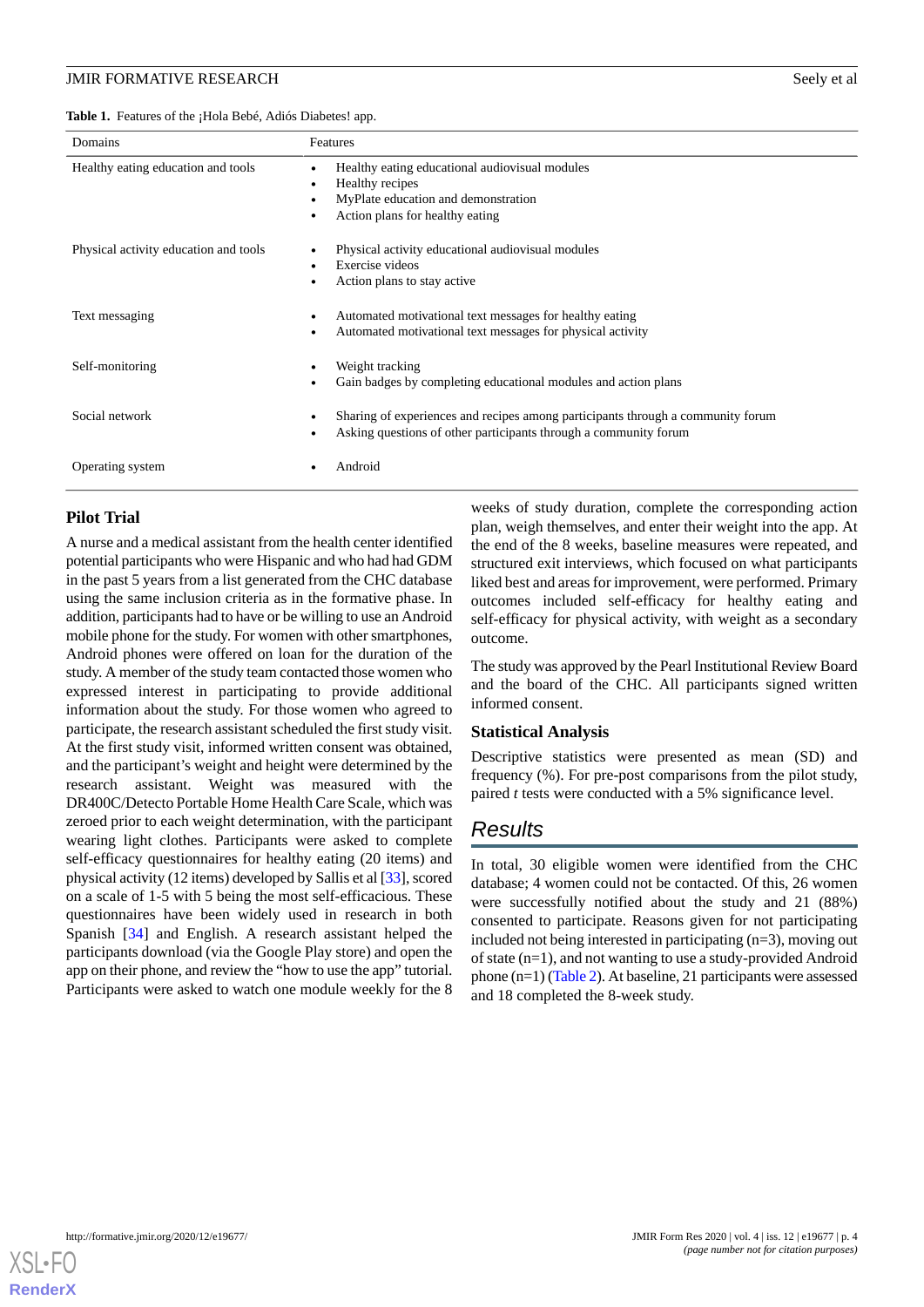<span id="page-4-0"></span>**Table 2.** Baseline characteristics of the study population (N=21).

| Characteristic                                             | Value     |  |
|------------------------------------------------------------|-----------|--|
| Age (years), mean (SD)                                     | 33(6.9)   |  |
| Number of pregnancies, mean (SD)                           | 3(1.83)   |  |
| Number of pregnancies with GDM <sup>a</sup> , mean (SD)    | 1(0.57)   |  |
| Years post-GDM pregnancy, mean (SD)                        | 2.9(0.74) |  |
| Smartphone operating system, $n$ $(\%)$                    |           |  |
| Android                                                    | 14(66.6)  |  |
| iOS                                                        | 7(33.3)   |  |
| Family history of diabetes in first-degree relative, n (%) | 14(66.6)  |  |
| Ethnicity: Hispanic, n (%)                                 | 21 (100)  |  |
| Primary language: Spanish, n (%)                           | 21 (100)  |  |

<sup>a</sup>GDM: gestational diabetes mellitus.

#### **Short-Term Effectiveness**

Self-efficacy for healthy eating increased from 4.2 (SD 0.8) to 4.4 (0.7) (*P*=.007). Self-efficacy for physical activity increased from 3.0 (SD 0.6) to 3.4 (SD 0.6) (*P*=.003). The secondary outcome, weight, fell from 163 (SD 36) to 162 (SD 37) lbs  $(P=.16)$ .

#### **Engagement**

Backend process data revealed a high level of user engagement. In total, 91% (19/21) of participants viewed audiovisual modules and created action plans. There was also a high level of engagement in earning badges, with 95% of participants (20/21) earning badges by completing a learning module and/or an action plan or weighing. Participants posted tips on the community forum for other participants, such as a family recipe, and asked questions that other participants answered. One woman did not participate in any of the trackable app features.

#### **Exit Interviews**

We conducted exit interviews at the conclusion of the pilot study. The following quotes are representative of the participants' experiences of using the app:

*No cambiaría nada de la aplicación, me gusta todo (I would not change anything from the app, I like everything).*

*Los videos de los módulos me han ayudado a entender la clase de alimentos que son buenos para mi. He comenzado a cambiar los granos por granos integrales y ahora me siento más saludable (The module videos helped me understand what kind of foods were good for me. I started changing my grains for whole wheat grains and now I feel healthier).*

*Cuando voy a comer con mi familia a un restaurante, ya sé que clase de comida puedo ordenar y no sentirme culpable después (Whenever I go to eat with my family to a restaurant, I know which kind of food I can order and not feel guilty afterwards).*

Participants especially liked the personalized action plans, the motivational text messages, the at-home exercise videos, and

[XSL](http://www.w3.org/Style/XSL)•FO **[RenderX](http://www.renderx.com/)**

the recipes. Women commented that they found the "how to use the app" tutorial to be helpful.

Participants had suggestions for incorporation in a future version of the app. They requested more exercise videos including Zumba and with the addition of music, expansion of the recipe section to include more Latin American dishes and vegetarian options, and explanation of portion sizes for each recipe that align with MyPlate. Women also requested videos for recipe preparation. Participants asked for an "ask the expert" option to submit specific exercise and diet questions on the community forum. The 7 iPhone users asked that an app be developed for use on an iPhone.

# *Discussion*

#### **Principal Findings**

The *¡Hola Bebé, Adiós Diabetes!* mHealth program was designed to overcome access barriers to T2DM prevention support among Hispanic women with prior GDM. Pilot testing indicated that it was well accepted, usable, and showed preliminary effectiveness at increasing self-efficacy for both physical activity and healthy eating. Weight decreased over the 8-week period but not significantly.

Interventions delivered through apps have great potential to fill the gap experienced by individuals seeking care across a range of conditions. A classification scheme for analyzing apps for preventing and managing disease proposes three dimensions for analysis: health condition (physical versus mental); prevention versus management; and, according to Green and Kreuter's [[35\]](#page-7-0) Precede-Proceed Model, predisposing, enabling, and motivating factors [[36\]](#page-7-1). Using this classification scheme, Hola Bebé, addresses a physical condition, that of GDM, for the prevention of type 2 diabetes, and includes factors related to all aspects of the model, such as predisposing (eg, educational audiovisual modules, healthy recipes), enabling (eg, MyPlate demonstrations, action plans, weight tracking, and badges), and motivational (motivational text messages, sharing experiences/recipes, and asking questions through a community forum).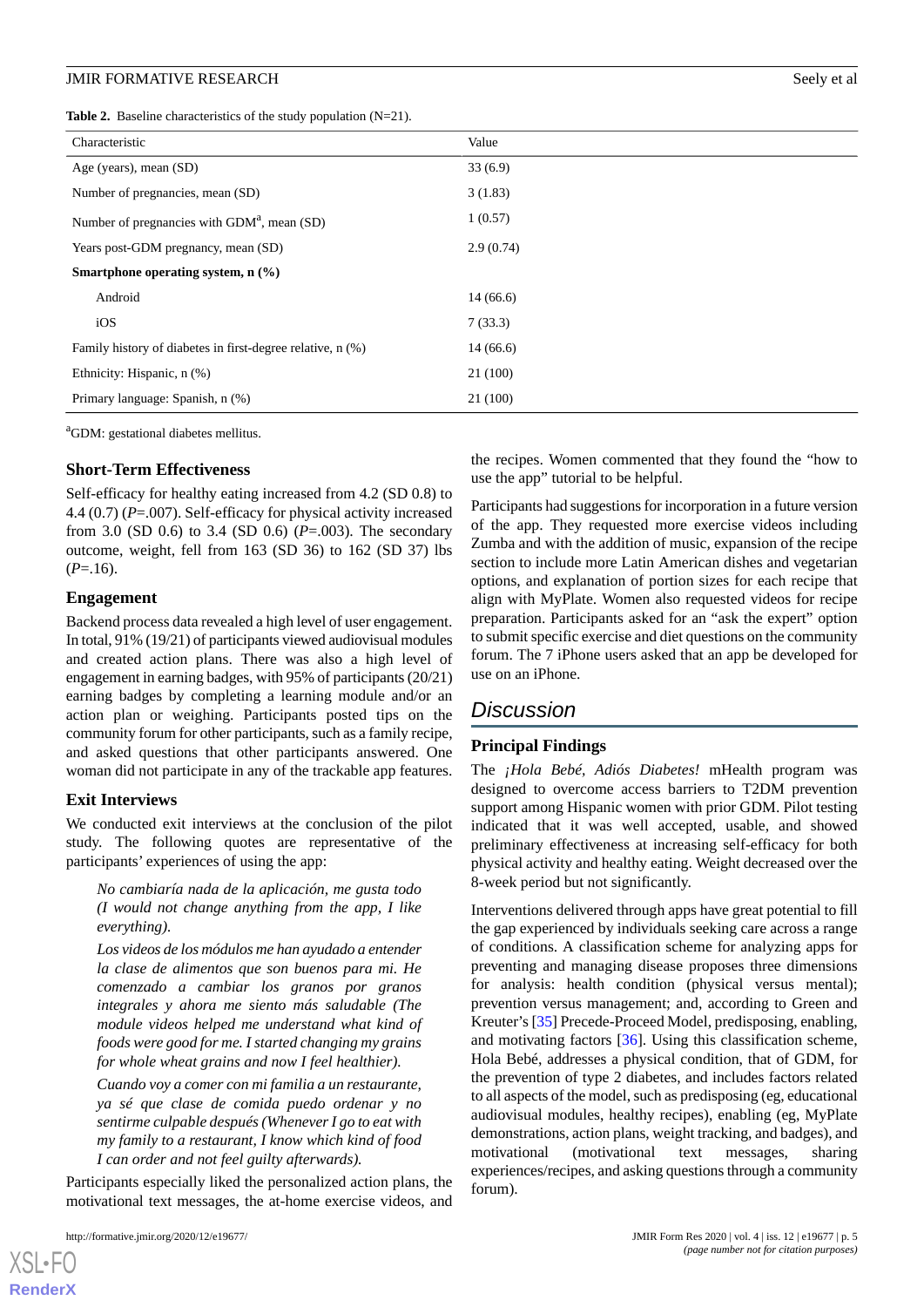Hola Bebé has the potential to fill the gap in care experienced by women with GDM following pregnancy. Over 86% of women with GDM have no contact with primary care in the first year post delivery, and close to 60% have no contact at 3 years post delivery [\[37](#page-7-2)]. This is despite recommendations from the American College of Obstetricians and Gynecologists [\[38](#page-7-3)] for referral to primary care and counseling for lifestyle modification in nutrition and exercise for women with a prior pregnancy complicated by GDM. Some have characterized women with prior GDM as falling into a "healthcare chasm" [[39\]](#page-7-4); alternatively, others have referred to this more positively as "a fixable gap in women's preventative healthcare" [[37\]](#page-7-2), which app technology can potentially address. A major advantage of an app-delivered program for Hispanic women is the widespread use of apps by this population [[40\]](#page-7-5), which experiences significant disparities in health care [\[10](#page-5-7)]. Additional strengths of using an app for behavior change include easy access potential for integration with other apps that commonly come with smartphones (eg, pedometer and music apps); faster speed, as data are stored on the smartphone; and the ease of receiving notifications.

Importantly, Hola Bebé takes advantage of the "window of opportunity" following a complicated pregnancy by bridging

the gap in care through lifestyle counseling without dependency on visits to the health center and clinician [[37\]](#page-7-2). This app also overcomes many barriers experienced by women who have young children at home and competing priorities for time; it can be used at home or work or while traveling, day or night, and in small doses whenever users have a few minutes. In addition, this app was culturally and linguistically tailored for Hispanic women and was developed first in Spanish. Finally, the app was designed through an iterative approach incorporating feedback from Hispanic women with recent gestational diabetes at several stages of development.

# **Limitations**

Given the nature of the pilot study, we were limited by a small sample size, lack of a control group, and short study duration. A further limitation was the unavailability of the app for iOS users.

# **Conclusions**

The widespread use of apps among Hispanic women of childbearing age holds promise for this particularly high-risk and underserved population to reduce risk factors for diabetes. This app-delivered program should be tested in a randomized controlled trial and be developed for iOS users.

# **Acknowledgments**

This study was supported by a funding (2R44MD009454-03) from the National Institute on Minority Health and Health Disparities (NIMHD), the National Institutes of Health (NIH).

# <span id="page-5-0"></span>**Conflicts of Interest**

None declared.

# <span id="page-5-1"></span>**References**

- 1. American Diabetes Association. Management of Diabetes in Pregnancy: Standards of Medical Care in Diabetes-2020. Diabetes Care 2020 Jan;43(Suppl 1):S183-S192. [doi: [10.2337/dc20-S014\]](http://dx.doi.org/10.2337/dc20-S014) [Medline: [31862757\]](http://www.ncbi.nlm.nih.gov/entrez/query.fcgi?cmd=Retrieve&db=PubMed&list_uids=31862757&dopt=Abstract)
- 2. Headen IE, Davis EM, Mujahid MS, Abrams B. Racial-ethnic differences in pregnancy-related weight. Adv Nutr 2012 Jan;3(1):83-94 [\[FREE Full text\]](http://europepmc.org/abstract/MED/22332106) [doi: [10.3945/an.111.000984\]](http://dx.doi.org/10.3945/an.111.000984) [Medline: [22332106](http://www.ncbi.nlm.nih.gov/entrez/query.fcgi?cmd=Retrieve&db=PubMed&list_uids=22332106&dopt=Abstract)]
- <span id="page-5-2"></span>3. Chasan-Taber L, Schmidt MD, Pekow P, Sternfeld B, Solomon CG, Markenson G. Predictors of excessive and inadequate gestational weight gain in Hispanic women. Obesity (Silver Spring) 2008 Jul;16(7):1657-1666 [[FREE Full text](https://doi.org/10.1038/oby.2008.256)] [doi: [10.1038/oby.2008.256](http://dx.doi.org/10.1038/oby.2008.256)] [Medline: [18451771\]](http://www.ncbi.nlm.nih.gov/entrez/query.fcgi?cmd=Retrieve&db=PubMed&list_uids=18451771&dopt=Abstract)
- <span id="page-5-3"></span>4. Brawarsky P, Stotland NE, Jackson RA, Fuentes-Afflick E, Escobar GJ, Rubashkin N, et al. Pre-pregnancy and pregnancy-related factors and the risk of excessive or inadequate gestational weight gain. Int J Gynaecol Obstet 2005 Nov;91(2):125-131. [doi: [10.1016/j.ijgo.2005.08.008](http://dx.doi.org/10.1016/j.ijgo.2005.08.008)] [Medline: [16202415\]](http://www.ncbi.nlm.nih.gov/entrez/query.fcgi?cmd=Retrieve&db=PubMed&list_uids=16202415&dopt=Abstract)
- <span id="page-5-5"></span><span id="page-5-4"></span>5. Walker LO, Hoke MM, Brown A. Risk factors for excessive or inadequate gestational weight gain among Hispanic women in a U.S.-Mexico border state. J Obstet Gynecol Neonatal Nurs 2009;38(4):418-429. [doi: [10.1111/j.1552-6909.2009.01036.x\]](http://dx.doi.org/10.1111/j.1552-6909.2009.01036.x) [Medline: [19614877](http://www.ncbi.nlm.nih.gov/entrez/query.fcgi?cmd=Retrieve&db=PubMed&list_uids=19614877&dopt=Abstract)]
- <span id="page-5-6"></span>6. Casagrande SS, Linder B, Cowie CC. Prevalence of gestational diabetes and subsequent Type 2 diabetes among U.S. women. Diabetes Res Clin Pract 2018 Jul;141:200-208. [doi: [10.1016/j.diabres.2018.05.010](http://dx.doi.org/10.1016/j.diabres.2018.05.010)] [Medline: [29772286\]](http://www.ncbi.nlm.nih.gov/entrez/query.fcgi?cmd=Retrieve&db=PubMed&list_uids=29772286&dopt=Abstract)
- <span id="page-5-7"></span>7. Kim C, Newton KM, Knopp RH. Gestational diabetes and the incidence of type 2 diabetes: a systematic review. Diabetes Care 2002 Oct;25(10):1862-1868. [doi: [10.2337/diacare.25.10.1862](http://dx.doi.org/10.2337/diacare.25.10.1862)] [Medline: [12351492](http://www.ncbi.nlm.nih.gov/entrez/query.fcgi?cmd=Retrieve&db=PubMed&list_uids=12351492&dopt=Abstract)]
- 8. Flegal KM, Carroll MD, Kit BK, Ogden CL. Prevalence of obesity and trends in the distribution of body mass index among US adults, 1999-2010. JAMA 2012 Feb 1;307(5):491-497. [doi: [10.1001/jama.2012.39\]](http://dx.doi.org/10.1001/jama.2012.39) [Medline: [22253363\]](http://www.ncbi.nlm.nih.gov/entrez/query.fcgi?cmd=Retrieve&db=PubMed&list_uids=22253363&dopt=Abstract)
- 9. Obesity and Hispanic Americans. HHS.gov. 2020 Mar 26. URL:<https://minorityhealth.hhs.gov/omh/browse.aspx?lvl=4> [accessed 2020-10-29]
- 10. Paz K, Massey KP. Health Disparity among Latina Women: Comparison with Non-Latina Women. Clin Med Insights Womens Health 2016;9(Suppl 1):71-74 [\[FREE Full text\]](http://europepmc.org/abstract/MED/27478393) [doi: [10.4137/CMWH.S38488](http://dx.doi.org/10.4137/CMWH.S38488)] [Medline: [27478393](http://www.ncbi.nlm.nih.gov/entrez/query.fcgi?cmd=Retrieve&db=PubMed&list_uids=27478393&dopt=Abstract)]

[XSL](http://www.w3.org/Style/XSL)•FO **[RenderX](http://www.renderx.com/)**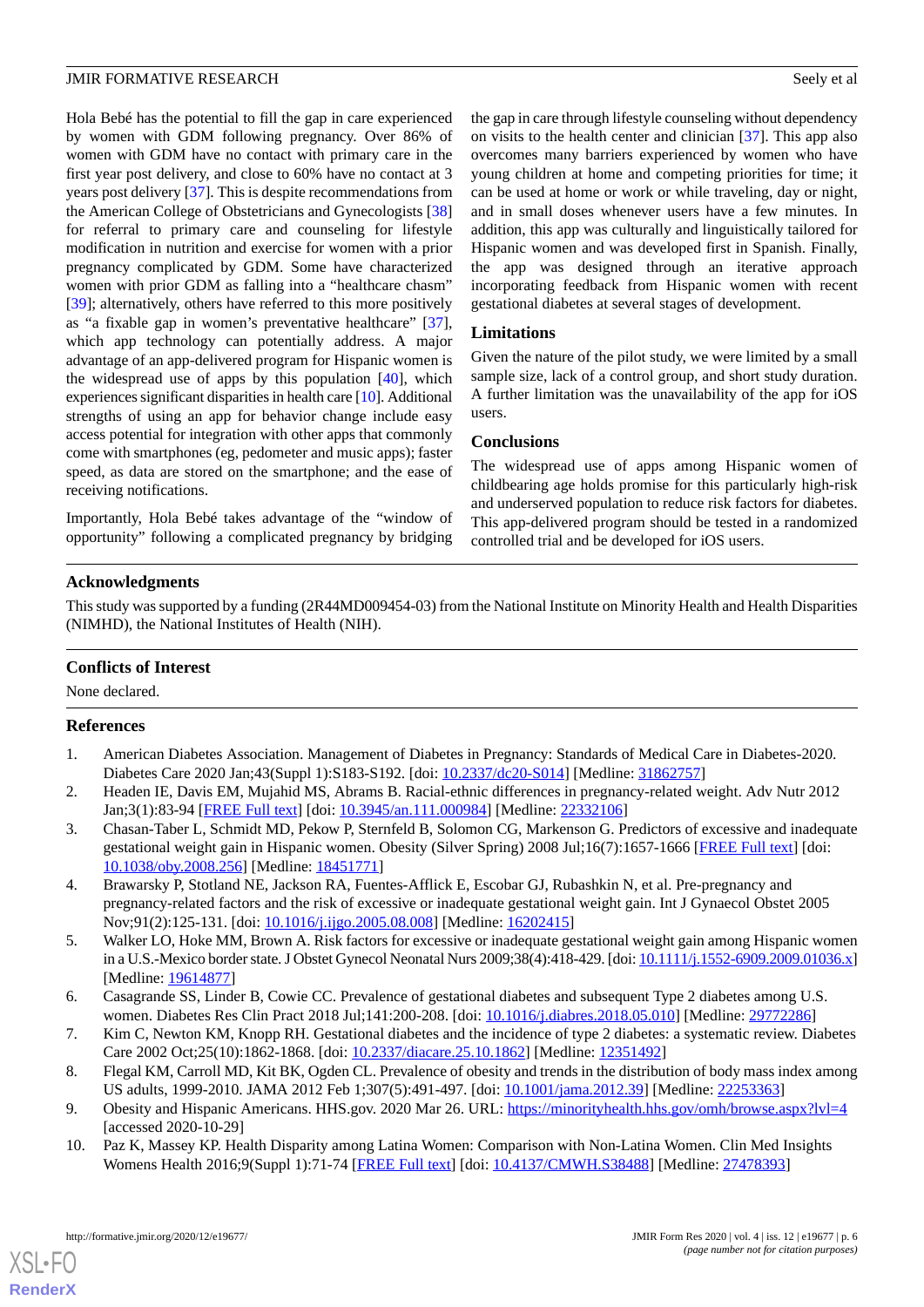- <span id="page-6-0"></span>11. Cortés DE, Millán-Ferro A, Schneider K, Vega RR, Caballero AE. Food purchasing selection among low-income, Spanish-speaking Latinos. Am J Prev Med 2013 Mar;44(3 Suppl 3):S267-S273 [[FREE Full text](https://linkinghub.elsevier.com/retrieve/pii/S0749-3797(12)00875-6)] [doi: [10.1016/j.amepre.2012.11.012](http://dx.doi.org/10.1016/j.amepre.2012.11.012)] [Medline: [23415192\]](http://www.ncbi.nlm.nih.gov/entrez/query.fcgi?cmd=Retrieve&db=PubMed&list_uids=23415192&dopt=Abstract)
- <span id="page-6-1"></span>12. Morrill KE, Lopez-Pentecost M, Ballesteros G, Pfander JL, Hingle MD, Klimentidis YC, et al. Weight loss interventions for Hispanic women in the USA: a protocol for a systematic review. Syst Rev 2019 Dec 01;8(1):301 [\[FREE Full text](https://doi-org.pallas2.tcl.sc.edu/10.1186/s13643-019-1213-3)] [doi: [10.1186/s13643-019-1213-3\]](http://dx.doi.org/10.1186/s13643-019-1213-3) [Medline: [31787110](http://www.ncbi.nlm.nih.gov/entrez/query.fcgi?cmd=Retrieve&db=PubMed&list_uids=31787110&dopt=Abstract)]
- <span id="page-6-2"></span>13. Bautista L, Reininger B, Gay JL, Barroso CS, McCormick JB. Perceived barriers to exercise in Hispanic adults by level of activity. J Phys Act Health 2011 Sep;8(7):916-925 [[FREE Full text](http://europepmc.org/abstract/MED/21885882)] [doi: [10.1123/jpah.8.7.916](http://dx.doi.org/10.1123/jpah.8.7.916)] [Medline: [21885882](http://www.ncbi.nlm.nih.gov/entrez/query.fcgi?cmd=Retrieve&db=PubMed&list_uids=21885882&dopt=Abstract)]
- <span id="page-6-3"></span>14. Neighbors CJ, Marquez DX, Marcus BH. Leisure-time physical activity disparities among Hispanic subgroups in the United States. Am J Public Health 2008 Aug;98(8):1460-1464. [doi: [10.2105/AJPH.2006.096982](http://dx.doi.org/10.2105/AJPH.2006.096982)] [Medline: [18048795](http://www.ncbi.nlm.nih.gov/entrez/query.fcgi?cmd=Retrieve&db=PubMed&list_uids=18048795&dopt=Abstract)]
- <span id="page-6-4"></span>15. Centers for Disease ControlPrevention (CDC). Prevalence of regular physical activity among adults--United States, 2001 and 2005. MMWR Morb Mortal Wkly Rep 2007 Nov 23;56(46):1209-1212 [\[FREE Full text](https://www.cdc.gov/mmwr/preview/mmwrhtml/mm5646a1.htm)] [Medline: [18030281](http://www.ncbi.nlm.nih.gov/entrez/query.fcgi?cmd=Retrieve&db=PubMed&list_uids=18030281&dopt=Abstract)]
- <span id="page-6-5"></span>16. Larsen BA, Pekmezi D, Marquez B, Benitez TJ, Marcus BH. Physical activity in Latinas: social and environmental influences. Womens Health (Lond Engl) 2013 Mar;9(2):201-210 [\[FREE Full text\]](http://europepmc.org/abstract/MED/23477325) [doi: [10.2217/whe.13.9\]](http://dx.doi.org/10.2217/whe.13.9) [Medline: [23477325](http://www.ncbi.nlm.nih.gov/entrez/query.fcgi?cmd=Retrieve&db=PubMed&list_uids=23477325&dopt=Abstract)]
- <span id="page-6-6"></span>17. Ratner RE, Christophi CA, Metzger BE, Dabelea D, Bennett PH, Pi-Sunyer X, Diabetes Prevention Program Research Group. Prevention of diabetes in women with a history of gestational diabetes: effects of metformin and lifestyle interventions. J Clin Endocrinol Metab 2008 Dec;93(12):4774-4779 [[FREE Full text\]](http://europepmc.org/abstract/MED/18826999) [doi: [10.1210/jc.2008-0772\]](http://dx.doi.org/10.1210/jc.2008-0772) [Medline: [18826999](http://www.ncbi.nlm.nih.gov/entrez/query.fcgi?cmd=Retrieve&db=PubMed&list_uids=18826999&dopt=Abstract)]
- <span id="page-6-7"></span>18. Hernan WH, Brandle M, Zhang P, Williamson DF, Matulik MJ, Ratner RE, Diabetes Prevention Program Research Group. Costs associated with the primary prevention of type 2 diabetes mellitus in the diabetes prevention program. Diabetes Care 2003 Jan;26(1):36-47 [[FREE Full text](http://europepmc.org/abstract/MED/12502656)] [doi: [10.2337/diacare.26.1.36](http://dx.doi.org/10.2337/diacare.26.1.36)] [Medline: [12502656\]](http://www.ncbi.nlm.nih.gov/entrez/query.fcgi?cmd=Retrieve&db=PubMed&list_uids=12502656&dopt=Abstract)
- <span id="page-6-8"></span>19. Ackermann RT, Finch EA, Brizendine E, Zhou H, Marrero DG. Translating the Diabetes Prevention Program into the community. The DEPLOY Pilot Study. Am J Prev Med 2008 Oct;35(4):357-363 [[FREE Full text](http://europepmc.org/abstract/MED/18779029)] [doi: [10.1016/j.amepre.2008.06.035](http://dx.doi.org/10.1016/j.amepre.2008.06.035)] [Medline: [18779029\]](http://www.ncbi.nlm.nih.gov/entrez/query.fcgi?cmd=Retrieve&db=PubMed&list_uids=18779029&dopt=Abstract)
- <span id="page-6-9"></span>20. Nicklas JM, Zera CA, Seely EW, Abdul-Rahim ZS, Rudloff ND, Levkoff SE. Identifying postpartum intervention approaches to prevent type 2 diabetes in women with a history of gestational diabetes. BMC Pregnancy Childbirth 2011;11:23 [\[FREE](http://www.biomedcentral.com/1471-2393/11/23) [Full text\]](http://www.biomedcentral.com/1471-2393/11/23) [doi: [10.1186/1471-2393-11-23](http://dx.doi.org/10.1186/1471-2393-11-23)] [Medline: [21435246](http://www.ncbi.nlm.nih.gov/entrez/query.fcgi?cmd=Retrieve&db=PubMed&list_uids=21435246&dopt=Abstract)]
- <span id="page-6-10"></span>21. Perrin A, Turner E. Smartphones help blacks, Hispanics bridge some-but not all- digital gaps with whites. Pew Research Center. 2019. URL: [https://www.pewresearch.org/fact-tank/2019/08/20/smartphones-help-blacks-hispanics](https://www.pewresearch.org/fact-tank/2019/08/20/smartphones-help-blacks-hispanics-bridge-some-but-not-all-digital-gaps-with-whites/)[bridge-some-but-not-all-digital-gaps-with-whites/](https://www.pewresearch.org/fact-tank/2019/08/20/smartphones-help-blacks-hispanics-bridge-some-but-not-all-digital-gaps-with-whites/) [accessed 2020-04-22]
- <span id="page-6-12"></span><span id="page-6-11"></span>22. Anderson M. Racial and ethnic differences in how people use mobile technology. Pew Research Center. 2015. URL: [https:/](https://www.pewresearch.org/fact-tank/2015/04/30/racial-and-ethnic-differences-in-how-people-use-mobile-technology) [/www.pewresearch.org/fact-tank/2015/04/30/racial-and-ethnic-differences-in-how-people-use-mobile-technology](https://www.pewresearch.org/fact-tank/2015/04/30/racial-and-ethnic-differences-in-how-people-use-mobile-technology) [accessed 2020-04-22]
- <span id="page-6-13"></span>23. Descubrimiento Digital: The Online Lives of Latinx Consumers (Rep). The Nielsen Company. 2018. URL: [https://www.](https://www.nielsen.com/wp-content/uploads/sites/3/2019/04/the-online-lives-latinx-consumers.pdf) [nielsen.com/wp-content/uploads/sites/3/2019/04/the-online-lives-latinx-consumers.pdf](https://www.nielsen.com/wp-content/uploads/sites/3/2019/04/the-online-lives-latinx-consumers.pdf) [accessed 2020-10-28]
- <span id="page-6-14"></span>24. Bentley-Lewis R, Levkoff S, Stuebe A, Seely EW. Gestational diabetes mellitus: postpartum opportunities for the diagnosis and prevention of type 2 diabetes mellitus. Nat Clin Pract Endocrinol Metab 2008 Oct;4(10):552-558 [[FREE Full text](http://europepmc.org/abstract/MED/18779843)] [doi: [10.1038/ncpendmet0965](http://dx.doi.org/10.1038/ncpendmet0965)] [Medline: [18779843\]](http://www.ncbi.nlm.nih.gov/entrez/query.fcgi?cmd=Retrieve&db=PubMed&list_uids=18779843&dopt=Abstract)
- <span id="page-6-15"></span>25. Rich-Edwards JW, McElrath TF, Karumanchi SA, Seely EW. Breathing life into the lifecourse approach: pregnancy history and cardiovascular disease in women. Hypertension 2010 Sep;56(3):331-334 [\[FREE Full text](http://europepmc.org/abstract/MED/20679178)] [doi: [10.1161/HYPERTENSIONAHA.110.156810](http://dx.doi.org/10.1161/HYPERTENSIONAHA.110.156810)] [Medline: [20679178\]](http://www.ncbi.nlm.nih.gov/entrez/query.fcgi?cmd=Retrieve&db=PubMed&list_uids=20679178&dopt=Abstract)
- <span id="page-6-17"></span><span id="page-6-16"></span>26. Beckles G, Thompson-Reid P. Diabetes & Women's Health across the Life Stages: A Public Health Perspective. Atlanta, GA: US Dept of Health and Human Services, Centers for Disease Control and Prevention; 2001.
- <span id="page-6-18"></span>27. Phelan S. Pregnancy: a "teachable moment" for weight control and obesity prevention. Am J Obstet Gynecol 2010 Feb;202(2):135.e1-135.e8 [[FREE Full text](http://europepmc.org/abstract/MED/19683692)] [doi: [10.1016/j.ajog.2009.06.008\]](http://dx.doi.org/10.1016/j.ajog.2009.06.008) [Medline: [19683692](http://www.ncbi.nlm.nih.gov/entrez/query.fcgi?cmd=Retrieve&db=PubMed&list_uids=19683692&dopt=Abstract)]
- <span id="page-6-19"></span>28. Bandura A. Self-efficacy: The Exercise of Control. New York, NY: WH Freeman/Times Books/Henry Holt & Co; 1997.
- 29. Bandura A. The Explanatory and Predictive Scope of Self-Efficacy Theory. Journal of Social and Clinical Psychology 1986 Sep;4(3):359-373. [doi: [10.1521/jscp.1986.4.3.359\]](http://dx.doi.org/10.1521/jscp.1986.4.3.359)
- <span id="page-6-20"></span>30. Desharnais R, Bouillon J, Godin G. Self-efficacy and outcome expectations as determinants of exercise adherence. Psychol Rep 2016 Sep 01;59(3):1155-1159. [doi: [10.2466/pr0.1986.59.3.1155\]](http://dx.doi.org/10.2466/pr0.1986.59.3.1155)
- <span id="page-6-22"></span><span id="page-6-21"></span>31. Nansel TR, Haynie DL, Lipsky LM, Wang J, Mehta SN, Laffel LM. Relationships among parent and youth healthful eating attitudes and youth dietary intake in a cross-sectional study of youth with type 1 diabetes. Int J Behav Nutr Phys Act 2013;10(1):125. [doi: [10.1186/1479-5868-10-125](http://dx.doi.org/10.1186/1479-5868-10-125)]
- 32. What is MyPlate? Chose MyPlate, US Department of Agriculture. 2020. URL: [https://www.choosemyplate.gov/eathealthy/](https://www.choosemyplate.gov/eathealthy/WhatIsMyPlate) [WhatIsMyPlate](https://www.choosemyplate.gov/eathealthy/WhatIsMyPlate) [accessed 2020-12-18]
- 33. Sallis JF, Pinski RB, Grossman RM, Patterson TL, Nader PR. The development of self-efficacy scales for healthrelated diet and exercise behaviors. Health Educ Res 1988;3(3):283-292. [doi: [10.1093/her/3.3.283](http://dx.doi.org/10.1093/her/3.3.283)]
- 34. Sallis JF. Self-Efficacy for Diet and Exercise. DrJimSallis.org. URL: [https://drjimsallis.org/measure\\_selfefficacy.html](https://drjimsallis.org/measure_selfefficacy.html) [accessed 2020-10-28]

[XSL](http://www.w3.org/Style/XSL)•FO **[RenderX](http://www.renderx.com/)**